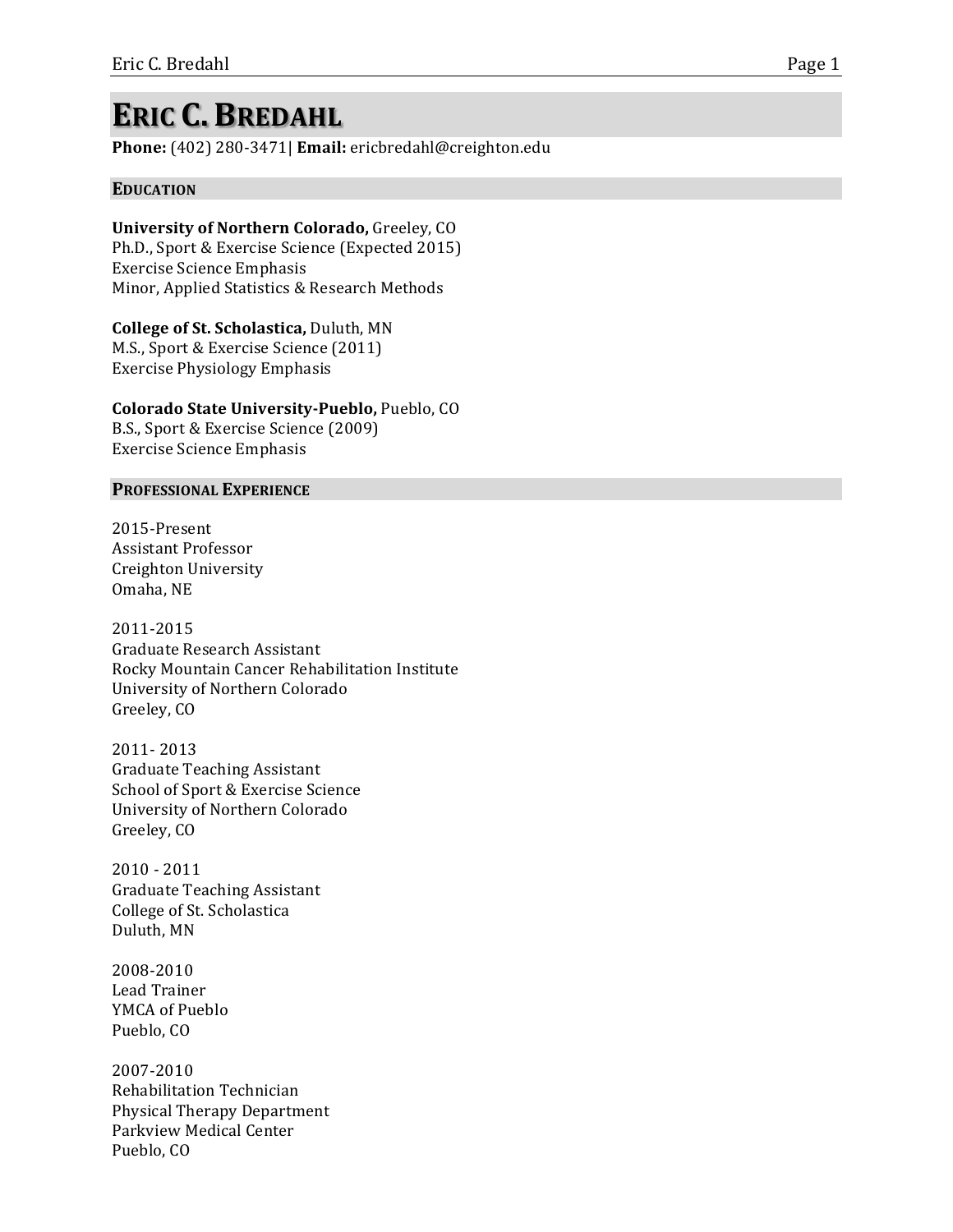# **AREA OF SPECIALIZATION**

- $\bullet$  Strength and conditioning
- $\triangle$  Exercise physiology
- $\bullet$  Muscle physiology
- $\triangle$  Cancer rehabilitation

# **RESEARCH%INTERESTS%**

- $\bullet$  Minimizing chemotherapy-induced muscle dysfunction with exercise
- $\bullet$  Rehabilitation techniques capable of preserving functional capacity during and following chemotherapy
- $\bullet$  Effects of nutritional interventions to minimize cancer related fatigue
- $\bullet$  Muscle mass recovery after exercise

# **COURSES%TAUGHT**

Fall%2013 Exercise Assessment and Programming, SES 490 (Undergraduate) School of Sport and Exercise Science University of Northern Colorado

Spring 2013 Exercise Assessment and Programming Lab, SES 490 (Undergraduate) School of Sport and Exercise Science University of Northern Colorado

Spring 2012 Exercise Physiology II Lab, SES 324 (Undergraduate) School of Sport and Exercise Science University of Northern Colorado

Fall 2010 & Spring 2011 Applied Exercise Physiology Lab, EXP 6531 (Graduate) School of Health Sciences College of St. Scholastica

# **CERTIFICATIONS**

 $\bullet$  Certified Strength and Conditioning Specialist (National Strength and Conditioning Association)

# **PUBLICATIONS**

## In Preparation

**Bredahl E**, Quinn C, Hayward R, Hydock D. Effects of endurance training and resistance training on doxorubicin-induced muscle dysfunction.

**Bredahl C**, Hydock D. The effects of creatine incubation on doxorubicin-induced muscle dysfunction.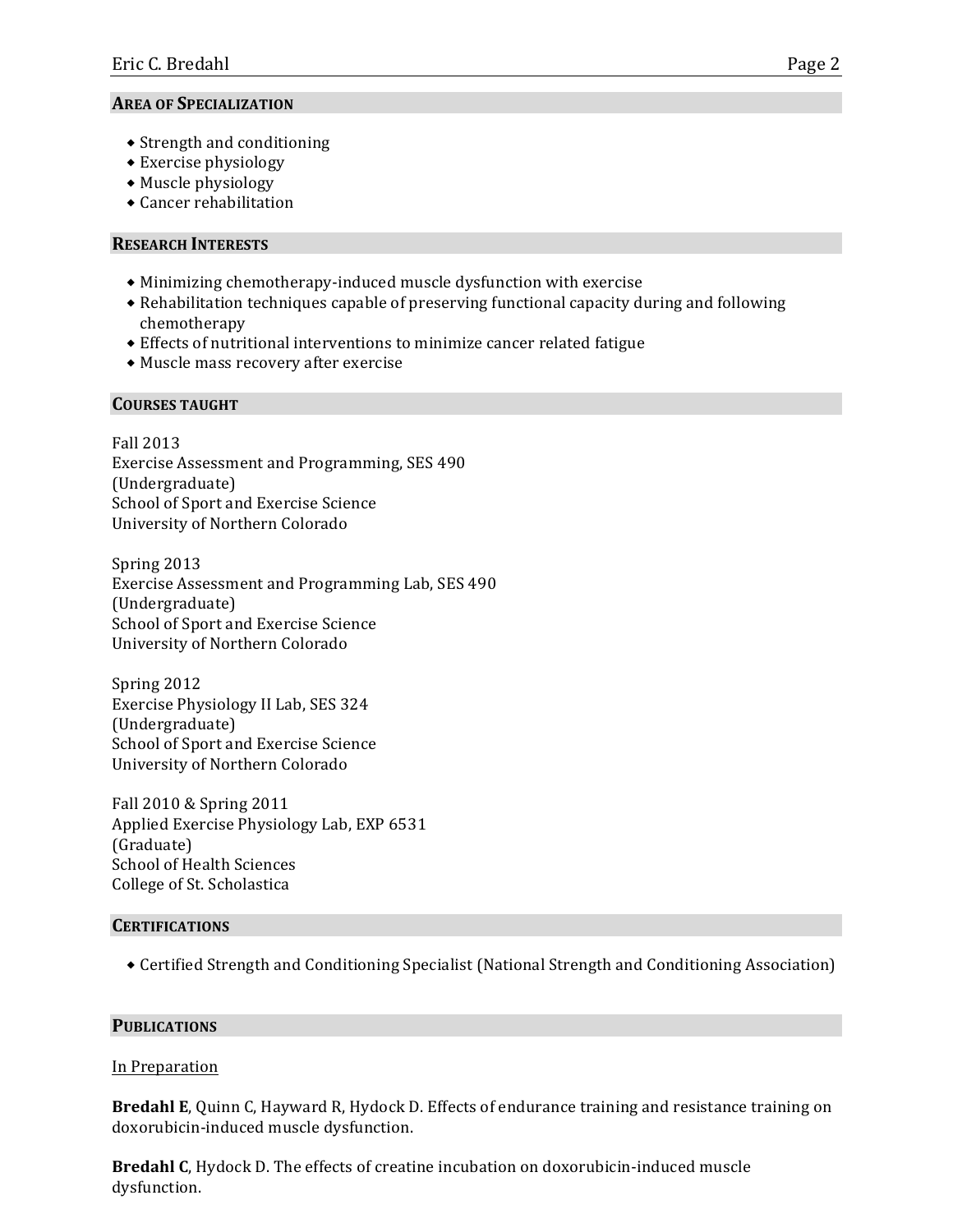Quinn C, **Bredahl E**, Hayward R, Hydock D. Effects of chronic exercise on doxorubicin-induced thymic damage.

## Refereed

Hayward R, Hydock D, Gibson N, Greufe S, **Bredahl E**, Parry T. Tissue retention of doxorubicin and its effects on cardiac, smooth, and skeletal muscle function. Journal of Physiology and Biochemistry. 69:177-187, 2013.

## Abstracts

Hydock D, **Bredahl E**, Gibson N, Quinn C, Hayward R. Correlations between skeletal muscle and cardiac function in exercised and sedentary rats receiving doxorubicin. Medicine & Science in Sports & Exercise. 46: S152, 2014.

Quinn C, Elzaidi N, Gibson N, **Bredahl E**, Hayward R, Hydock DS. Skeletal muscle SERCA expression following doxorubicin treatment: effects of exercise. Medicine & Science in Sports & Exercise. 46: S273, 2014.

**Bredahl E**, Hydock D. The effects of creatine incubation on doxorubicin-induced muscle dysfunction. Medicine & Science in Sports & Exercise. 46: S370, 2014.

Hydock D, **Bredahl E**, Gibson, N, Quinn, C, Hayward R. Differential effects of endurance training and resistance training on doxorubicin-induced skeletal muscle dysfunction. The Journal of the Federation of American Societies for Experimental Biology 28: 884.5, 2014.

Quinn C, Gibson N, Bashore A, **Bredahl E**, Hayward R, Hydock D. Protective effect of chronic exercise against doxorubicin exposure in the rat thymus. The Journal of the Federation of American Societies for Experimental Biology 28: 884.4, 2014.

Bredahl E, Pfannenstiel K, Greufe S, Gibson N, Quinn C, Schneider C, Hayward R, Hydock D. Effects of a resistance training model on doxorubicin-induced muscle dysfunction in the rat. Medicine & Science in Sports & Exercise. 45: S150, 2013.

Hydock D, Bredahl E, Gibson N, Quinn C, Schneider C, Hayward R. Endurance exercise and doxorubicin-induced skeletal muscle dysfunction. The Journal of the Federation of American Societies for Experimental Biology 27: 712.27, 2013.

Quinn%C,%Gibson%N,%**Bredahl%E**,%Schneider%C,%Hayward%R,%Hydock%D.%Intramuscular%doxorubicin% accumulation and skeletal muscle fatigue: effects of prior exercise. The Journal of the Federation of American Societies for Experimental Biology 27: 712.28, 2013.

Bredahl E, Hydock D, Iwaniec U, Turner R, Parry T, Schneider C, Hayward H. Effects of treadmill training on doxorubicin and goserelin acetate-induced bone degeneration. American Physiological Society Intersociety Meeting: The Integrative Biology of Exercise VI Meeting Program, 2012.

#### **PRESENTATIONS**

Hydock D, **Bredahl E**, Gibson N, Quinn C, Hayward R. Correlations between skeletal muscle and cardiac function in exercised and sedentary rats receiving doxorubicin. Poster Presentation, American College of Sports Medicine National Meeting, Orlando, FL, 2014.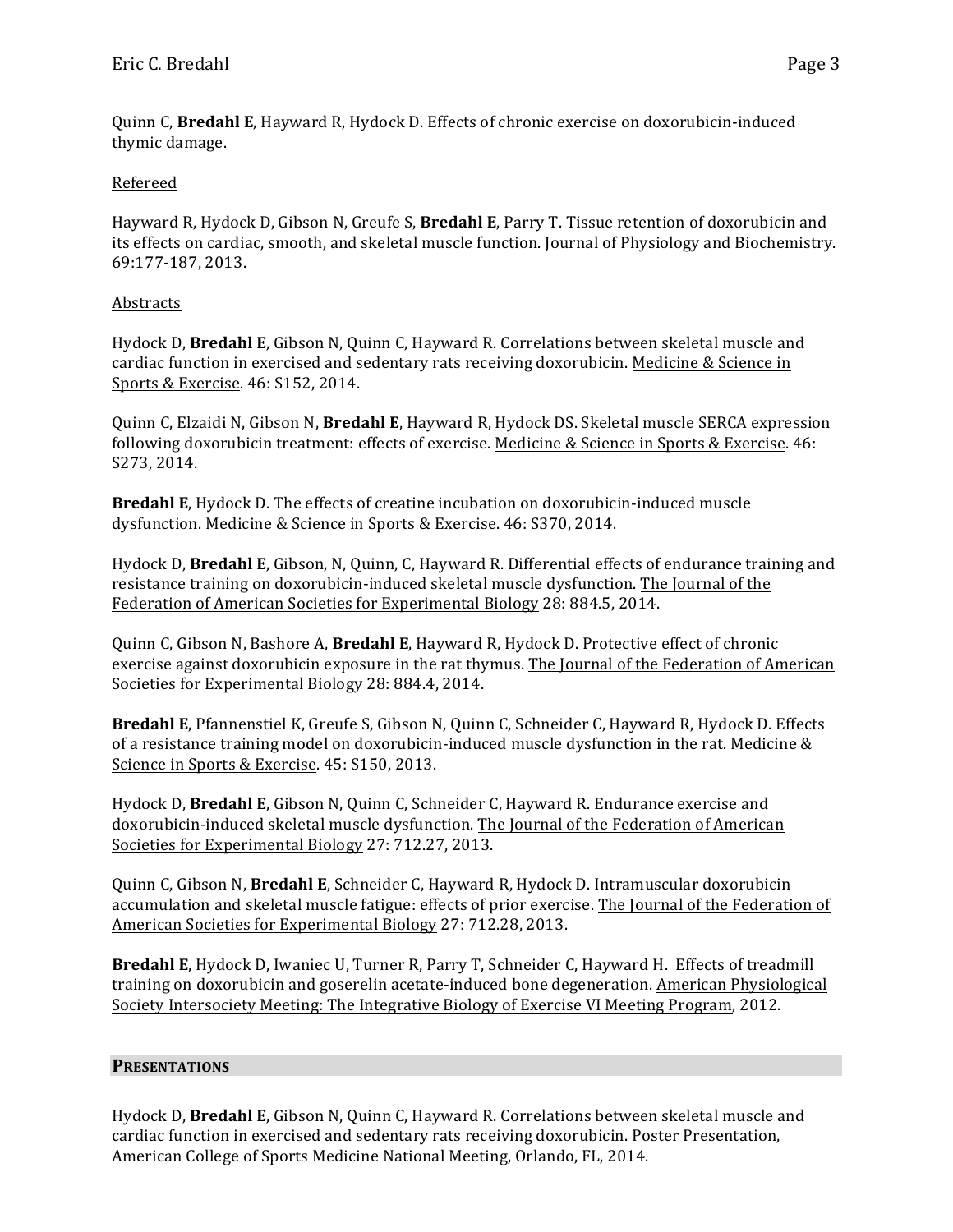Quinn%C,%Elzaidi%N,%Gibson%N,%**Bredahl%E**,%Hayward%R,%Hydock%D.%Skeletal%muscle%SERCA%expression% following doxorubicin treatment: effects of exercise. Poster Presentation, American College of Sports Medicine National Meeting, Orlando, FL, 2014.

**Bredahl E**, Hydock D. The effects of creatine incubation on doxorubicin-induced muscle dysfunction. Poster Presentation, American College of Sports Medicine National Meeting, Orlando, FL, 2014.

Hydock D, **Bredahl E**, Gibson, N, Quinn, C, Hayward R. Differential effects of endurance training and resistance training on doxorubicin-induced skeletal muscle dysfunction. Poster Presentation, Experimental%Biology%Meeting,%San%Diego,%2014.

Quinn C, Gibson N, Bashore A, **Bredahl E**, Hayward R, Hydock D. Protective effect of chronic exercise against doxorubicin exposure in the rat thymus. Poster Presentation, Experimental Biology Meeting, San Diego, 2014.

**Bredahl E**, Hydock D. The effects of creatine incubation on doxorubicin-induced muscle dysfunction. Poster Presentation, Rocky Mountain American College of Sports Medicine Annual Meeting, Denver, CO, 2014.

Bredahl E, Pfannenstiel K, Greufe S, Gibson N, Quinn C, Schneider C, Hayward R, Hydock D. Effects of a resistance training model on doxorubicin-induced muscle dysfunction in the rat. Poster Presentation, American College of Sports Medicine National Meeting, Indianapolis, IN, 2013.

Hydock D, **Bredahl E**, Gibson N, Quinn C, Schneider C, Hayward R. Endurance exercise and doxorubicin-induced skeletal muscle dysfunction. Poster Presentation, Experimental Biology Meeting, Boston, MA, 2013.

Quinn%C,%Gibson%N,%**Bredahl%E**,%Schneider%C,%Hayward%R,%Hydock%D.%Intramuscular%doxorubicin% accumulation and skeletal muscle fatigue: effects of prior exercise. Poster Presentation, Experimental Biology Meeting, Boston, MA, 2013.

Bredahl E, Pfannenstiel K, Greufe S, Gibson N, Quinn C, Schneider C, Hayward R, Hydock D. Effects of a resistance training model on doxorubicin-induced muscle dysfunction in the rat. Poster Presentation, Rocky Mountain American College of Sports Medicine Annual Meeting, Denver, CO, 2013.

**Bredahl E**, Gibson N, Greufe S, Pfannenstiel K, Parry T, Schneider C, Hayward R, and Hydock D. Intramuscular Doxorubicin Accumulation and Skeletal Muscle Function. American College of Sports Medicine National Meeting, San Francisco, CA, 2012.

Bredahl E, Hydock D, Iwaniec U, Turner R, Parry T, Schneider C, Hayward H. Effects of treadmill training on doxorubicin and goserelin acetate-induced bone degeneration. Poster Presentation, American Physiological Society Intersociety Meeting: The Integrative Biology of Exercise, Westminster, CO, 2012.

Kenefick K, Smith J, **Bredahl E**, Hydock D. Rat metabolic responses during treadmill running following doxorubicin injections in sedentary and exercise trained rats. Poster Presentation, American Physiological Society Intersociety Meeting: The Integrative Biology of Exercise, Westminster, CO, 2012.

**Bredahl E, Gibson N, Greufe S, Pfannenstiel K, Parry T, Schneider C, Hayward R, Hydock D.** Intramuscular doxorubicin accumulation and skeletal muscle dysfunction. Poster Presentation, American College of Sports Medicine National Meeting, San Francisco, CA, 2012.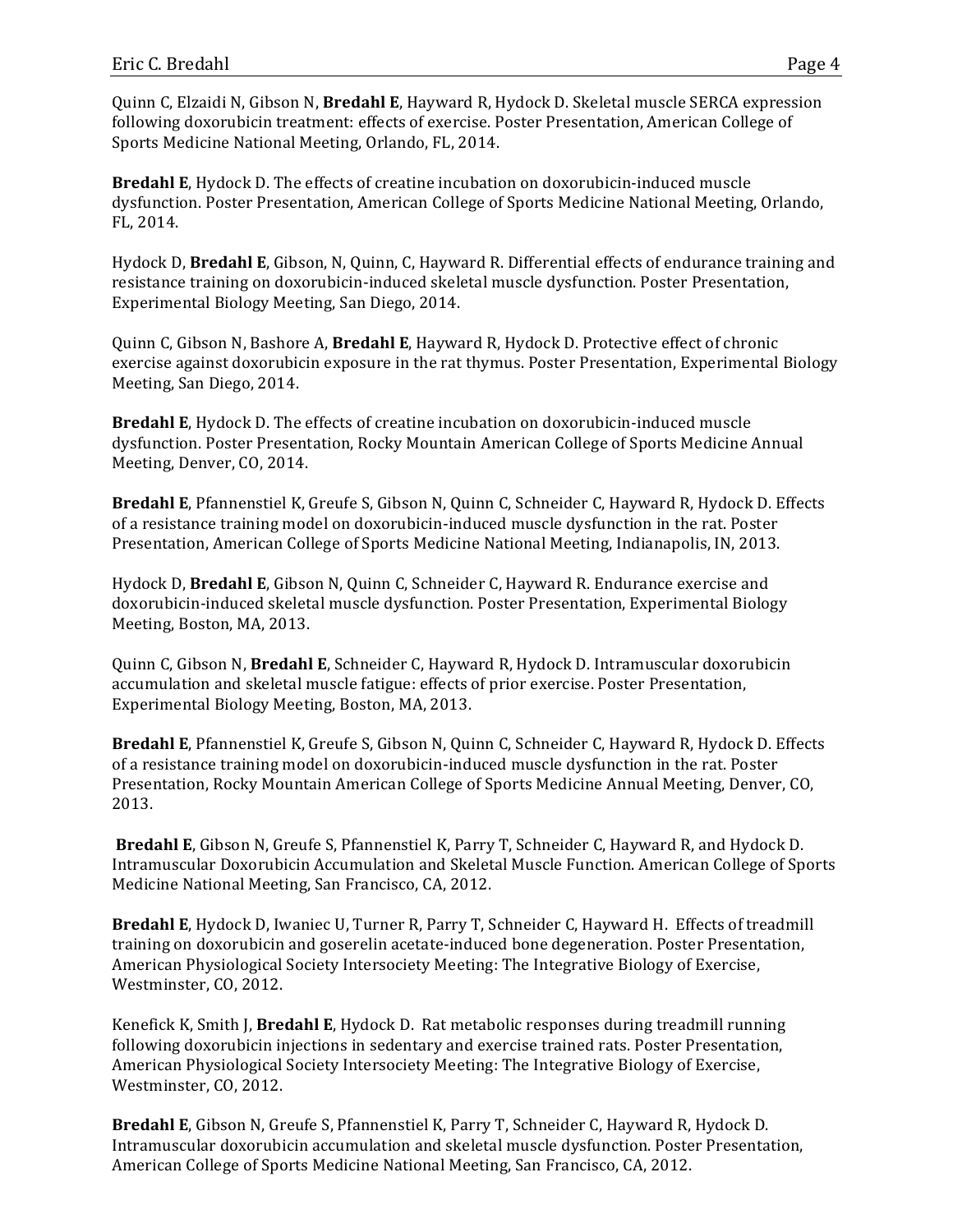Bredahl E, Gibson N, Greufe S, Pfannenstiel K, Parry T, Schneider C, Hayward R, Hydock D. Intramuscular doxorubicin accumulation and skeletal muscle dysfunction. Poster Presentation, Rocky Mountain American College of Sports Medicine Annual Meeting, Colorado Springs, CO, 2012.

## Invited

Bredahl E. Minimizing the Side Effects of Chemotherapy with Exercise. University of Colorado-Colorado Springs. Fall Colloquium Series. Colorado Springs, CO, 2014.

#### **FUNDING**

2014 Sport and Exercise Science Travel Grant University of Northern Colorado The effects of creatine incubation on doxorubicin-induced muscle dysfunction. \$500

2013

Sport and Exercise Science Travel Grant University of Northern Colorado Effects of a resistance training model on doxorubicin-induced muscle dysfunction in the rat. \$500

## 2012

Graduate Student Association Research Grant University of Northern Colorado Effects of treadmill training on doxorubicin and goserelin acetate-induced bone degeneration \$256%

#### **UNIVERSITY SERVICE**

2013 & 2014 Research Mentor University of Northern Colorado Frontiers of Science Greeley, CO

#### **COMMUNITY SERVICE**

Race Against Cancer – Volunteer (2011, 2012, and 2013)

YMCA Corporate Cup – Volunteer (2009)

#### **HONORS%& AWARDS**

2014 Outstanding Student presentation 4th place American College of Sports Medicine Rocky Mountain Chapter Regional meeting

2014 Nomination for excellence in research Natural Health Sciences, Student Research Celebration University of Northern Colorado